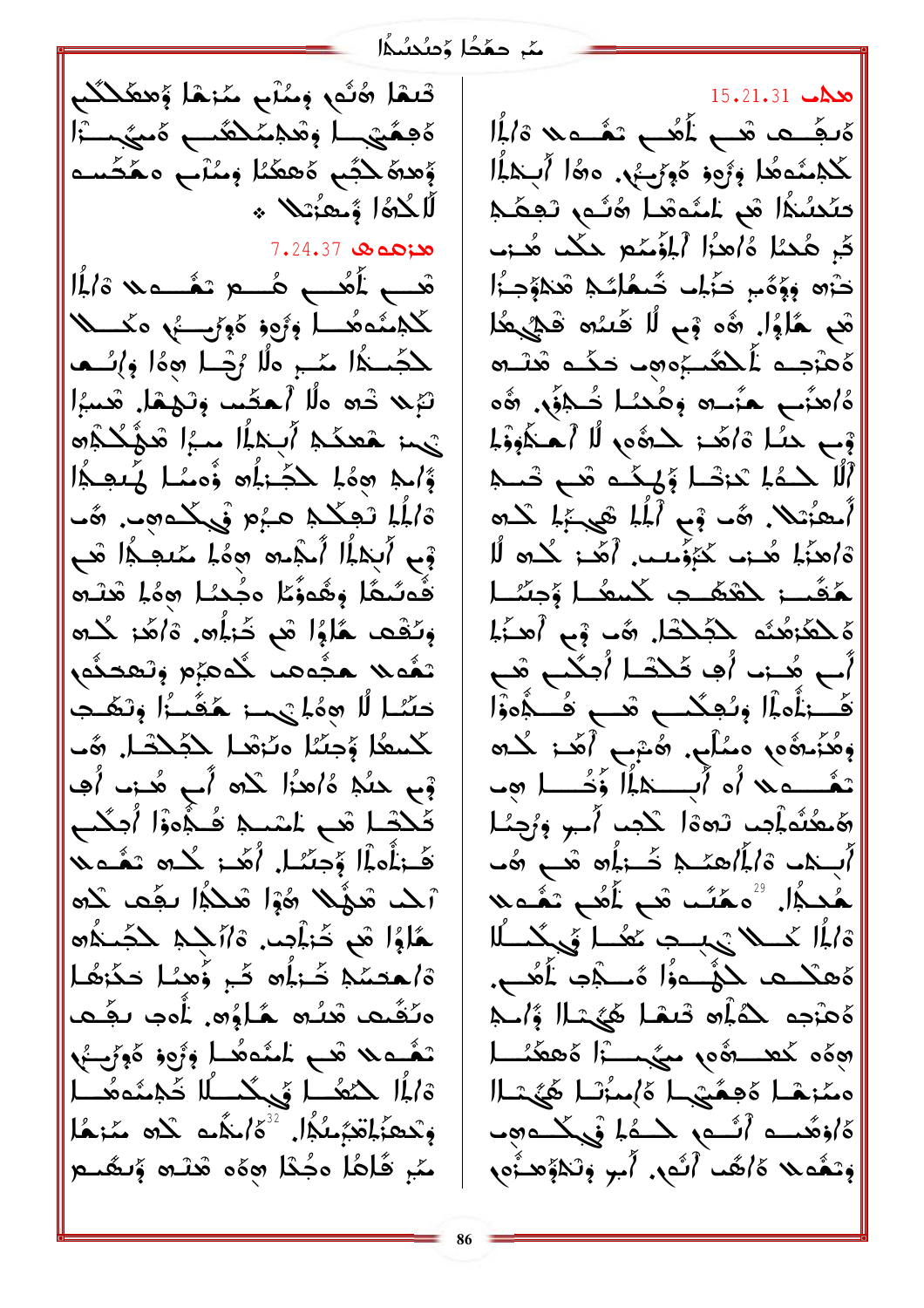مَّرِ حَمَّحُا وَدِيُدِيُنَاْ

هْبِيْسِي حَكْمَــٰـٰٓءُا لَٰهُ حُـٰٓٓءَا لَمَٰوۡوَى أَن مَعْنَرُهُ مِّعَ أُدْفِئًا ذَٰأَأَلَكَ هُمَمَّاً. هُوَّا وْبٍ وَجَـٰٓ;ِلَمْ هُ ۖ وَٖٚاجِـزُهُم هَاهِـزُه أَجْحَكَنُولَ هَٰا لِمُحَكَّدَهِ ۖ: ا هَنَّـ لَا هَٰلَا هِهُا وَلَمسَنَاوَٓا شَبِ هُنُــا أَهُووَـُــا حَكَمَعُـا وِـهُدَــٰهُا. هَجُــْ هُـُنْــٰى أُهُــٰزَ ہووُا خُمْلَے ہوؤہ شُکْشُوں آُسُکے ومُعَمَى وَهُ مَكْسَمِكُو وَثَكْلُو كَعُمَا مُبْرَا وَهُا حَجَّلَاهُ ۖ لَمُعْسَوَٰ لِل  $\ast$  တည်ဆို မှစ်တူ မှစ်တူ

مّب حمّحُا وَحُكْنَا وَرُوهُا ﴾ كَلَّلا حُودِهُ الْإِبِيْهِ الْمَسْرَدِينَ الْمُسْرَدِينَ الْمُسْرَدِينَ الْمُسْرَدِينَ الْمُسْرَدِينَ الْمُ قىلى ھُلى ھُلى ھُلى بِالْكُمْ فَيْ مِنْ الْمَكَمَّا.<br>وَأَهَدُّقْ نَعْقَلْ قُولُوْنَ عَلا جَمَّلْ الْمَجْمَعَةُ الْمُؤْوَّسُوءُ الْمُؤْوَّسُوءُ الْمُؤْوَّسُوءُ الْم حِنُحْفُا وَ؎ وَحِسُلًا تَعْدُونَا ەﻠۡنتُٰﺪُﺍ ۏؙۘڢ۪ٞٮٜٞٚۦ ەھُۄؙٚٮُڵۢ بۡؠ ٱٞٮڔ ٱوۡنُا ىھَم ھڭم ەُحكًا وِتَحكُمْ. وَاَحتَكَا رَنْدُا مَنْسَمَةٍ رَسْمَىٰ الْمُتَرَبِّهِ ەۆھئىمُىئى كَعْدَوْنُــا مَىكْلُــا. ەھُكُم تَعثَمِتْا ەخُەرُبَا وقى ھُھُـُـا ەَھسَىگْــەلَمَا ئىسْــىدَا ەَھكْبۇْسُـــا سَّىلاَمُلَا ھَە وَلِيَّہِ لَاھُكْسِ ھَئَے هُنُهُ؟ هي سُهْد کُلّ اثْـه اُمْـ لَا هُ كَتُبٍ؟ ٱللَّا لَهِ رَبُّكُما!. أُسِيرٍ وۡمَاهَنَّـۃ مَعَنَى بِرَجِّدِهِ وَلَمَّا لَمَعَنُوں حَتَمَعَتُهَا۔<br>حَمَّا عَقْبَتْ رِكْماً لِيُّزْوُا حْتَعْدُدَا. هَاكُم ەلگىۋە لەئەر. ھە ەلممىشەر.

لْمُكْدُومِ أُسْرًا. وَيُهْتَزِوهِ هُمْ تَعْمُلْ كُحْشُــەوُەھ، ەُ/ۈھُـــ، رْجِحُـــڋٛھ تْتَلِمِكُمْهَا وَوَّهَا وُهَبَّتِ لِلْكَفُلُسُ. ەمئز خَعْقَئْدَا ةَالْمَلَّكْسَ ةَاهَّز ݣُد ٱلمقَـٰلامِـد. ٥جُـ٥ حَـهُـدـِهُۢا ٱلْمَقَـٰدَمِـد أوئبوهم والعنكوُّم أهُدًا وِكْكُسُرُ ەھكىلا قېممائىگ ەزەۋ أىئىم وَّلِإِنُم لَا تَاهِدُو ۖ وَحِعُلٍ وَهُو هِـرَهُوْ هِهُمْ لَحِيثُهِ وَشَمْعٍ كُلُمْسَ هُجِزَٱب وە ئۇنگىزاگىگا ھُلاَبُعْتَ بِ مِە ةُ/هنَّب وِجَّــلا هَــْمِم هَقَـــ: كُجْــِ لأَسْرَحْسَا كُجْسِجِ وَتَعْمَدُكُمْ وَوِلَّا ھفَكْكُم وُبِعَكْكُمْ ﴾  $13.10.17$   $\Delta$ ثَہِ ہٖٓں مَٰلَک ۦٓهُ٥۩ حَمَّحَۃًا خَسۂؚا هُم تشَـمُكُما. أَـبْ هِهُ أَلْعُم أَبِـٰهَـٰمَا أَ وَّاسِي هِهُمْ كُنْ وُومُسْا وِجُووْهُنَا هِنَّــعِ ۦلمُكَنْـمَــْ;َا هُجِعَّــفُـا مِهْدًا هِلَّا شمحكم بأخشاء بأوادهمه كمحمش مَدَّاهِ فِي تَمُّدَ لَا دَمَّاهِ وَأَهْدَ كُلُهِ أَبِيْلِ أَهْرَبُيْتِ مِنْ خُورَهُ لَجِبٍ وَهُم أَسْبَرَهِ حَكْسَهِ وَتَعْسَبُهُمْ أَلْمُقَصَّلَةِ مِ ەھّدىئىم لايڭىغا. جىئا ۋىس ۆت تشَعَدُا ثَمِ شَدْمَهُكُمْ كَمَلاً وَٱشَعَ حَمْحَجًا تَمُّهِ لاَ وَأَهُوَ كَتَبَيْضًا حَذًا أَنُّهِ مُوَهُمٍ وَجِيوهُ وَلَا كُفْعِكْت الله صِمَّالِهُمْ لَمِّلَى مَثَّالِهِ عَامَلُهُمْ وَهُمَّا حَمَّدهُمْ وَهُدَجًا. تَعُدَيْ وَبِ حَبًّا ةُ/هُــز كُـــه نُـْقَـب خُـاقَــا مَـّـرٍ مَـّـرٍ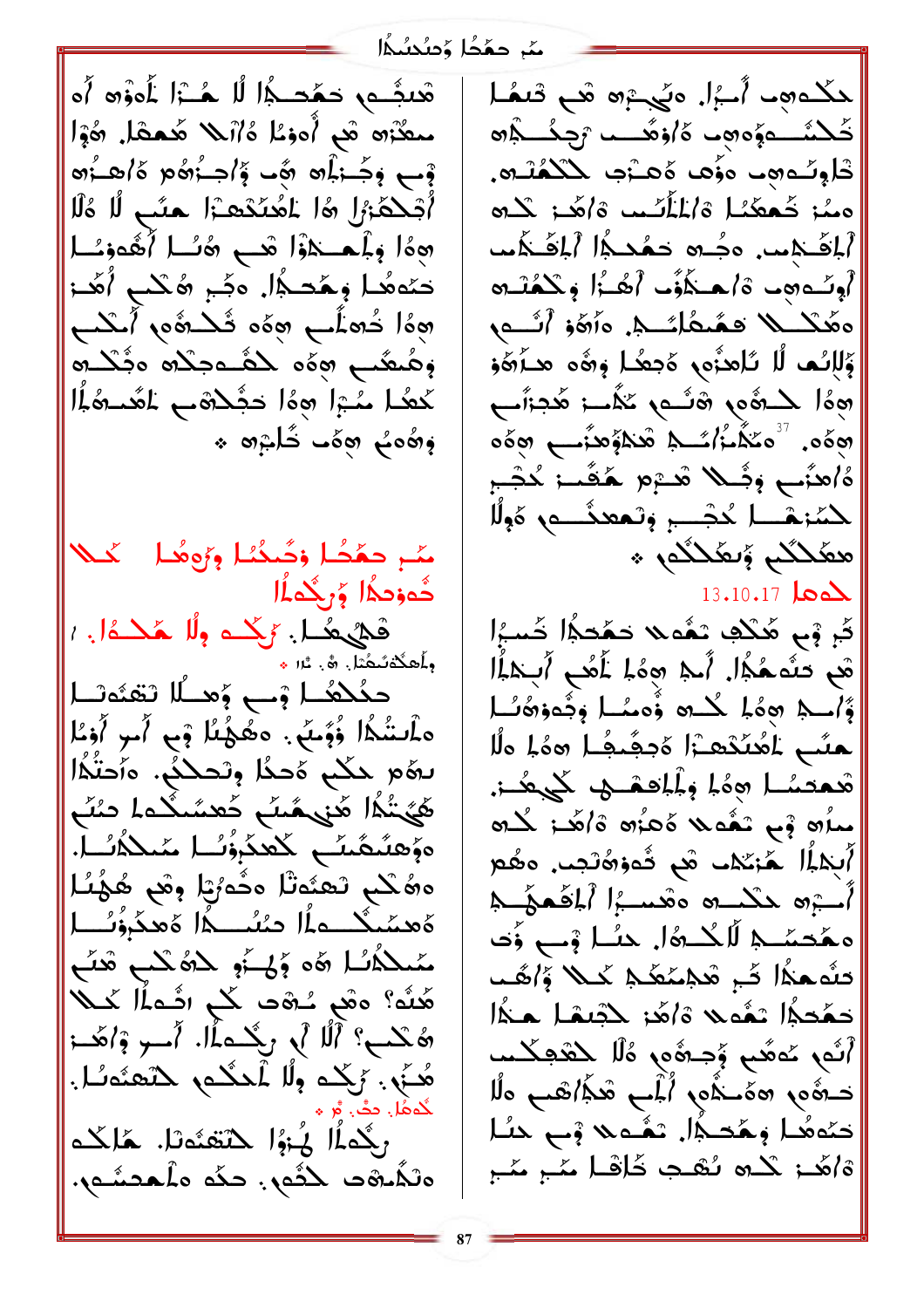مّر حمّكُل وُصُحْسُمُا

ەأسو وهُربُما ىكْلَا وُجْمَع دەققىلىغ لِّكُمَا أَكْتُوَّا. وهُو وُهِجَّزَا عَوْهُنَا كْرِبْكُمْ الْمُحفُّمِكْسُلْبُه نُحْمَّة الْمُعْشَرَة أَهْبَ كُبْعِ أَكْتُهُ أُهْلًا وِكُحْبِ هَيْمًا حقَدَه هَبَعْد مَألَّكَ; وَّدُءلَه تَّەەْلگْتْم. ھُنَّا أَلْكُوھە ھۆچشى وِلَا هَٰكُمَا هَٰوِلًا هُـٰدِيُٰه هَمشَكُــهِ ۖ يُمشَمِلُه تَعِ أَحْدُهُ الْمَعْمَدِ رَبُّدَءَ هُدن أُهْنُد م هُدهُ لا لمحد الله هُوتُحْهَا وُرِجُحُواْ وْأَهَدْ. تُؤْجُووُا وهُعِفْ ولُمْ هِفَيْتِ وَلَا هِمْ وَلَمْ ا ههَدَدُنُىدًا وِؤُهُدَءًا . هَعُدَ وَسَدُّ تُذَاًّا، كَالنَّــداُا وِنُعْْدِهُـــا، تَرِيمُنُــا وِٱلْمَوْا. اثُـملُّا حُمْزُهُـا، ۖ يُكْلًا ۖ وِهَعْنُـملُّا، سكُعُنَا وَجِدُّهِ كُلْمَالِ، لِمُؤْسَنُوْهِ أَل وَهِدَنْ ٓ لِيَ ۖ وَأَوْ دَا ۚ وَلَهُ وَ وَلَهُ وَ لَهُ وَ عَلَيْهِ ۖ لَهُ وَ لَهُ وَ لَهُ وَ لَهُ و وِوَهِدْشَا، كَحِكْجُا وَادُ تَرَا، هَيسًا وَهِعَتِنَا، هِنَلِيُّا وَهِجَدَّهْدا، هِجَبَابُـا وَٚاتَّىــْلَا. مَمْـرُه أَا وَٰعِرَّىٖتْمَـا، هزَه مُنُدَلًا وكَسُفْل. هُدُا وكُنُتِرا ه∫ُدًا كُلْحَنْت كُىدًا. أُس كَەبُ حكَرْهُــْهَ وِهْــوُــهِ ه هزَدَٰا. ه/ٌمر مْمَرْهمُا هُلاَصًا مُوصًا مَثَلَا مَكَمَّةَ! لِكَّوْنُهُا. وأَسِرِ لِمَكْلًا! لِحُتَّـا وْاٰلمَّتَى هَــ اُلْمَنُـا وِنُــدَوُّا ددُشْمالا \* شَمَعُهُ فَمِعُما وِوَجِعَما أَهَدَ. أُحعُا وِتَحِـدًا وَعِنَىعًا ۖ جَيْحَـٰـما هَٰتُـا وِلْعَزَٰدــب وَهُدَّـُـا هِنَّـمَّـنَــم

هُدهه ەلْكْكْلِم حْثُمْ. مَكَب شَرْس شَر ەلمەت أسىر شكىگە إمسۇلمار. رِجْحِماً العَجَسُـا وِجُحوِقُسَـا أَحِكْمِــة. ەھْكىلا وۇنئىل ۆلكۈھنىل دەئ وُحفَحْيَ مِي كَحْسًا وْالْمَالِ حَسَمًا وُسِعْدِهِ . هَكْسُلْ قَدِيْدُهِ لاَهْدِ. بەلگە ئەتبى ھەدەئىمە بەئمىگە هَهُدَّنَبٍ أَهْ لِأَنْكُ فَي مَهْرِ مِنْ مَرْمَةِ أَهُّمِنَّمٍ خُرِيْكُمْ) . وَوَهُمَعْنَا. وَهُ مَنْ مَ ەھۇكىل ھۇھىر للاھڭ ئىمىدا هأهَز. وكُم ولًا هَكُمَا. هُـا وَيُـثَرِهَا هَذُكُلُ: لِمَؤْمِنُهُ مِنْ كُلِّيٌ لِمَثْلُ مُؤْمَنُهُمْ . لَكُنْهَ أَلَّا دەُب وأَسْكَمْتُهُمْ فَيْ تُرَا. ھُمْقَىم لُّــــــودُّا ۖ كَـُنُـبـــــــدُّا. ٱلَّا هُجُنُـــــا ەممىڭگەلە ۋەممىتىل آىسىم. لَاەْلمَال مَعْصًا، إِنْدَوَٰهُـا، هَــدُا الْهَنْـا لْل مُبِكَى هُـَى أَنُـى. حكَّــكُمُ وصُّلحتُكُمْ لِمَحْمَـٰ همَّرَصُّم. كَلَّلَا هُوٓا كُرِفُم وتَهْدُهِ كَعِيهَ مِعْتَسَا. وَلَا كُلْبِ وِتَرَوِّسُبِ لَّدْهَكُلُوهُوم. وَرِيُّدْمَاْ أَمْدُوهُ أَمْلُا مَكْمَىنَا أَمِرٍ وَاهَٰ: هكْمِنَا. رَجِّكُ وَلَٰا هَكُمَا. ݣُه دَوْمَ أو مُ حَرْمَ اللَّهُ مَعْهُمَا كَحْشُومٍ أَهَٰذٍ. أَلَّا رَجِّدٍ وِلَا حَكْدًا هفَفَ هِأَهُىئُلِّكُمْ هُوهِدِ خُوجُكُولُمْ آهُد: ﴿ أَمكُنا وتوها مؤجِنُنا هُزَمَّا ەقَلاشـْرَم كَـعمَـــه وِمُـــزب لَـدتـَــرِ ەَحثَلاۋە كَتُبُّ بِمُكَـبِ لَّاكْلَاۋَا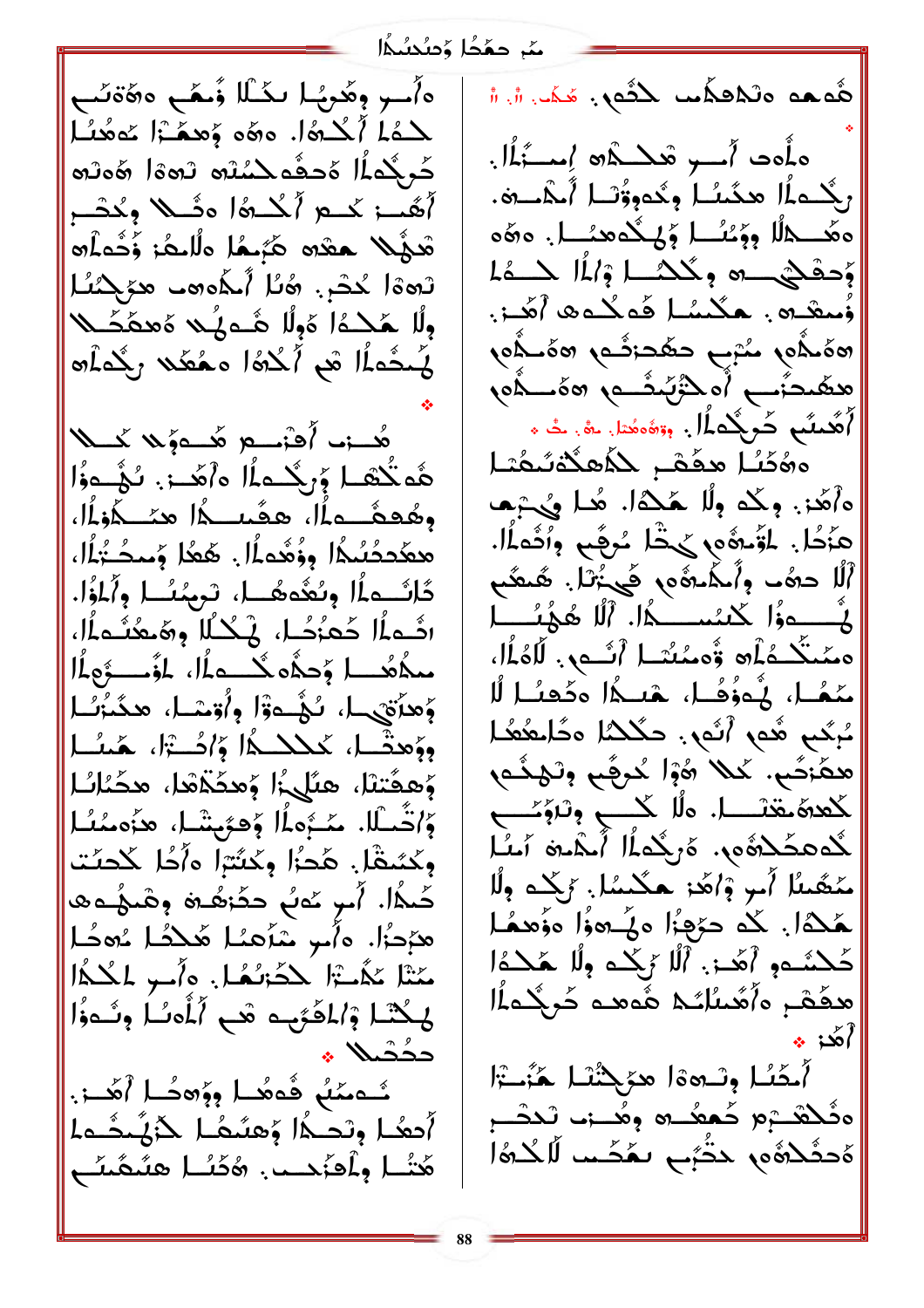<u>ﯩ</u>ﻨﻰ ﺟﯩﻘﺠﺎ ﯞﻩﺋﻜﯩﺌﯩﮕﺎ

تَعِيثُكُمْ تَعْلَاشُكُما وَأَمْلَؤُا وِتَـــــرَّه سُلَمْهِ وَحدُه كَلَّهِ هَيْئًا وَحَكْفُ ەْسْسُلْ. ەُھەُه مُحَتْزَا جَهُمَّ أَبِّهَا دىَكْتُبُمُّا دَخُخْمَاْنَ } مَنْ الْمَرْدَةِ وَوَّةَ بِ ٱلمُؤَسِّعْتَكُمْ مَكَبُوَّى مَقَوَّلِ كَلَّحْقُكُمْ) هَــِ هَٰتْــا مُِــمُّــدًا هَــُـ بُـــُّا وِيُحْثَم*اْ أَنْسَنَ*ّى مَنْزَوْلَا هُو وُّمْسَا ثَنَّهُمَّا وَمِعَزَّضَمٍ كَعَبٍ. وَهُدَ كُلِّ مِنْسًا وَشُوْهُكُمْ فَيْ كَعْظًا وَيُوَوُّفُ]. دَسْتَلا هِمْسَكُدَلِّ دَفَعًا كُمْ وَلَالِمُوْا وَّكُمْ شَيْءِ مِّمَاً هَٰذُتْنَا وَشَيْءَ مِّنَا مِّنَاءِ هِنَّهِ فَالْمُنْهُمُ وَحَدَّدَتُهُ أَلَّا هُنَّمَا الْمُخْتَبَا هُحكُملُخُملُا عَمَّىدُا أَهُنَّبِ. أَهْلُا أَنَّهِ ضَعَلَاهُا لِلظَّمَّتِينَ مِنْ الْمَحْصَلَةِ هَّتُحُـدُهُ٩. كَـٰٓرِهُنُـحُـمٍ هَٰكُمْوَ لِمَسْمَ ْهَـٰٰٰٰٓهُوۡۖا وِٖكۡنَفَـٰا وۭۡہٰذُمۡمُلَـُـٰمَآٰٰٓہٖۥ ۖ ہَكَـٰٓۥۡہٖ لِّكُلا وأَسْلَمْ كُلِّ هَا هُـزًا شُـووَتُكُلِّ ەڭگەر داۋكىم ەڭتكىم ەشقىلگە أَمكُـُـا وِتَادِكُــو هُقَفَّتَــا وَحُتمَــا ەتھجىئىسى ەتكىشىسى ككمغىس ەئــەۋەر ككُمْشـْــەكمر. ەھـــ ئَكـــح هُوَجِبًا وَلَمْوَيْجًا تَتْقِفَ كُلِّي. هُهُـأَ ەللەُلگىلىم أَهُلُم \* إمبَّائًا ومِّي حقْحًا وَحَكْنًا وَرُوهُا فَحْيُحُــا . قَ**حَيُّـــلا بِجُولًا أَرَـُــا . لُ**ا مْعْصِيَبِ أَسْلَمُ لِمُعْصَبِ مْشَرْمٍ.  $\bullet$   $\stackrel{\ast}{\bullet}$   $\bullet$   $\stackrel{\ast}{\bullet}$   $\bullet$   $\stackrel{\ast}{\bullet}$   $\stackrel{\ast}{\bullet}$   $\stackrel{\ast}{\bullet}$   $\stackrel{\ast}{\bullet}$   $\stackrel{\ast}{\bullet}$   $\stackrel{\ast}{\bullet}$   $\stackrel{\ast}{\bullet}$   $\stackrel{\ast}{\bullet}$   $\stackrel{\ast}{\bullet}$   $\stackrel{\ast}{\bullet}$   $\stackrel{\ast}{\bullet}$   $\stackrel{\ast}{\bullet}$   $\stackrel{\ast}{\bullet}$   $\stackrel{\ast}{\bullet}$   $\stackrel{\ast}{\bullet}$   $\$ 

كْمِكْدَمُا وِحُبُرْهَ تَسْلَسْتَا وَحْدُكُمْ. أَحعُا وِفِّيءُا شَكْدُ وُّومُمَا. لَا مُمْل!. هُكُمُا ؤُهِمُا حُكْثُرٍ رِكْهِلًا لَا مُتَبَا. هأنعفًا وفِّيُّ أحُكْثُرٍ تَعْمُلُ مَكْفَرًا. هُكُسًا تُعصُّا هُـا وِهْنَيْنَ أَسْبَ رِيْكُماْ اهْبْسًا ەقْكِمْمُحَـلًا. هُبِ وِلَٰا هي هُم مَأْكُلُ أَو لَا عَلَى اللَّهُ مِنْهُمْ اللَّهُ عَلَى اللَّهُ هامكةأه محصفرة سكسفكه هِ مَعْبَوْضًا مَنْ مَا مُؤْسًلُ مَعْشَلًا مَحْدَدِهِ حِيهَهِ أَلِ وَهَٰٓئِكُمْ أَصْحَابُ أَحِيَٰٓا لَهُ وِهَيْ أَ شَكْدُ لَمُوَهَّدُا لَّا مُتَا. هُكَنُا تَعِمُا حُكْدُ , كُومًا لًا سُنَا. فُكْسًا وأا مَحْسَبِ كَحَيْكَ اللَّهِ هُدَوِّصْلِ هُلِّي حَكَبْوُهِ. وَهُكَنُا ثَــٰهُ مَعْسَنُـا وِلًا هِزَمْ وَهُسْآمَا خَرِجُهَا!. قَدَوَّدًا هُم حنْدْحُدُه وأَحَدُه مَيْنًا ﴾ هُهُا هِهُهِ هِهَٰنُهُا كُرِجُهِ الْمُ ة/لملكُنز كُر أَسِط أَلْمَوْا وكُنْ قُلْحُين مَعَّنِلًا وَاسْئِنَا وهَّتَّكَلِّ. أَبِي حَضَـٰهَا ة/ حَدَّىلًا لًا عُلَيْكَمٍ. هَحشُنا وُمِر رَبِّكُــهِ. هَوِلًا خَرِيْكُــهِـلًا. هِمَّمْعِنُــلِ لَل هَكَمَــــزِيهِ هُ/َ أَلا أُمْتُــبِ لِمُتَّــــدُّا أ هخُموْنُهُا وأَكْثَا كَلا إِنَّفٍ. يُكْفِ كْرِبْكُمْاْ أُمِرٍ وِەُلًا. 500 وَهرَالٌ مُمُمَّا لُكُلُّه هفُلا هُا بِعُلِيْبِ أَنهُم حَمَّمَعُنَـماً الْمَحَمَّدَمَّـماً الْحَرِجَـماً ا حکّه هلُهڅُم، حزّم کُلّه هَوُلا هنُوهشُــو، كَـكْسُــوو لْمَعْلَكُــوم ٱلْل هَوْ الا سِبْوْا رَبِّكُمْ هُجَكُمْ. وَرَبِّكُمْ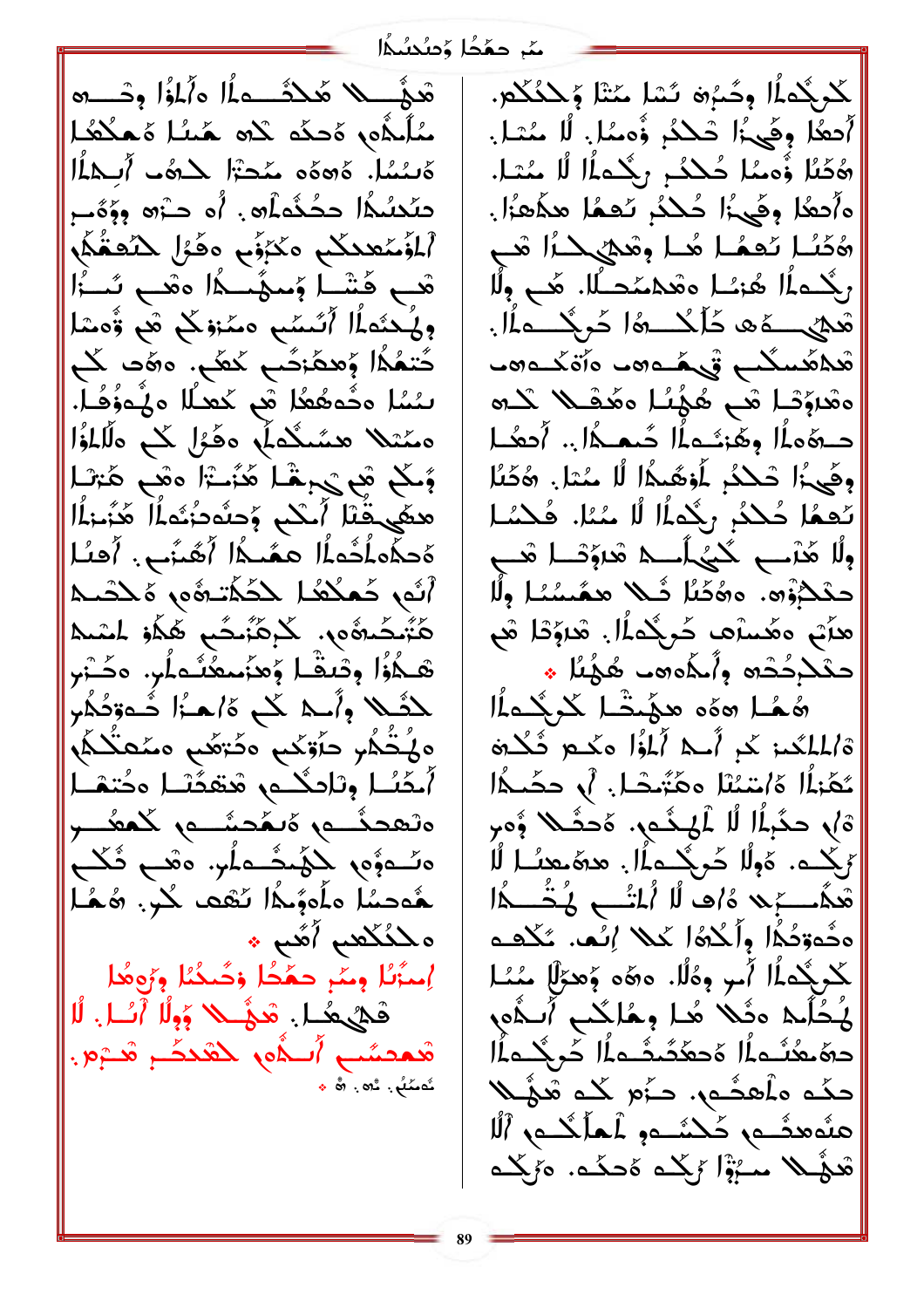مَّرِ حَمَّحُا وَدِيُدِيُنَاْ

أَمكْنُا وَحْكَحْرَه هَرِهُمْا نَعْدَا لَّالَمْوَه كَبِعُدًا. 15هُم كَبِرْهُدِ أَدُّمًا مِمْزِز لأَشْلا مَسْمَد لِهُ مَا مُسْمَرَهُ الْمُسْمَرَةُ لله وَأَوْشَرِهِ مِؤْهِ. لَهُ كُلُّمْ شُلْأَهُم وَقَوْمًا . حَمَّلٍ لِمُحَسَّدِهِ اللَّهُ وَعَشَّلِهِ لَا هِمُسُا «ةُبْ. دەُوْا كْبِيْشْمَاْ بْكِيْرَا لْحُدَنُهُـا لَّــٰهُا لِمُتُـٰدُّا. هُعسَّــلًا لمثُلا . وۡعُمۡعُم لَاعضُلا ۚ وَٰءقُـا هتغثمثا وحدهدا هُرا \* ىكْتْلْ وْب دىھُت وِّمْتَرُه وِأَسْلَا لِحْدُوبِ هِنَيْجُداً لِحَكْمَداً هُوَا. حُسبٌيهُ وأُمْ مَحْمَدُ وَأَمَّدَتَ هُبِ أَكْلَاهَ ا. وتُعَجُّوه. بِحَبَّا وَوَّى أَهَدٍ. كْݣَا وَْحْدَا حَنَّتْ كُنَّ أَكْلَاهُ ا دَوّْدَسْلَ لمَفْدُا مَبْهَا حَكِيمٍ. هُدَهُدهُواْ. ٿا.  $\bullet$   $\mathbb{L}$ ەماُەت . ݣْݣْكْسىد ھُزْسُلْ أەۋىمُىر وِفَّـه\$بَنُّـر ةَالَىٰـ: أَنَّـه. هُمْكْنَــد وْالْمُ : نُعْسُدْهُو وْالْمُ أَمْسِدْهِ وْسَعِ ئُلاھَمِ لَكْت. ھَكْتُسَا تُعَتَّىكُمْ **٥ هُـ;ْدُلْ .** هُرْهُوزُلْ. مِنْهَا. كُلْبْ مْ دمنَّـــدَّدَ، وَجَالًا أَنْــــــــــلَّا لَٰل هُمشَمْ أَبِدُهِ ۖ لَمُعْدَكُمْ هُرْمٍ. هُبِ هُوْا يُحْفَّصْهَٰاْ وَْحَسْبِهَٰاْ. هُاَهَ لَّا وأهجُم هنُهُملفُور أهنَّى خَبِلًا هْتِبْ. لَا هُرِبُـا لِكُسُم، وِلْمُحَسَّمِ، قَدْمٍ وِوَّدٍ أَنْ وَائْدُو. هُكُنْا هِكْسْاً فُوحُدِهِ أَهُزٍ. حَيْرٍ تَعُويَلا مَعْسُلًا أَحْمَدُ كَلَّ هُدَٰۥًا هُنَا كَحِلاً أَكْدَهُا. هَلَّكُمْ وَحُدْهُد هَكْسُلَ لَكُمَّا ثَكُـــم مُّبِــدُـــا هُــب وهَــعُنُـــماُا وِلَٰا حَدَّثَةٍ | مُحَمَّدُ | رهُفِ: عَجْمَعَتِ: فْ: فْمَعْ هَ هُنُداً مَمْدًا خَدَّرَا أَهُدًا حُملؤُنَا هُبٍ. أَحكْنًا وِلًا هَٰاوَّا هِ هُكْمًا وِلًا آمنُا أَحدُمت هَحْنُدَاً وِلًا حَذَّبَا حَرَجٌ هَدَأَتِيٌ اِلِنُقُبِ. أُهزَّبٍ. ىُعْتَفْقَا وِهُبْنَا هُوِكْبِئًا عَقْبَتُ وَإِنِّفَ لًا مدرًا وتَهِكُم أَتُو. شُكْبٍ كَتْ تُمَّا هِ فَحَوْٓا وِلَا شَمِاؤُو ۚ أَنَّـٰهِ. هَٰا عَمَعُنُـا حفَف دُا هنَهُوْمَنْبِ لِمُشْدِهِ. وِيَٰىشُمْلُهِ وِأَحْدُهُ! هَذَٰٓؤُا كُم كَمِلًا هُــومحُد حتُـــرَا هُـتْــا حَمّــ;اُا. هَكْمُوْا هِمُّزْو شُمِّئْكُ وَهُلُّلاً وَوِلًّا أَسًا. لَا مْعصسَى أَسِمُّو كَعْدِكَ مِ هْــْرِم. هِلَا لِكَحْرَبُـمُــا وُبِـرَهُ كَــْبِ أَســرِ  $\mathcal{E}$ حكّنتُوهب تَحصْرِ أَمكُنُا وِتَاؤُلِمْ يُخَكِّدَا ەخُەتّْھْدَا ۆھكْىحُىم كْلُە دۇەتنىڭدا هكَتْهُدًا وَيُهَّنَّى لِلنُّدَّبِ رَجِئْتُه أَمط وِلًا هُعنْكُمْ هُدمَاًا. قُلَّى حَضَّرَه كَمِلًا هُومُ تُمُومِ وَأَكْمَوْلَ أُوتَبِ لِحَقُــلا يُخْــدُا. هقْــثوم وْالمحــزَب تَعَهُّكُكُمُوهُ و أُوصُرِهِ ولَمَّا هُكُمْتُ لَكُلُّهُ أكثرا هُودسُا كُمِعْدِهِ هَـٰزَو لْكَحِبْرَهِ مُمُبْئِسًا هَاهَا أُسِرِ كَحِبَا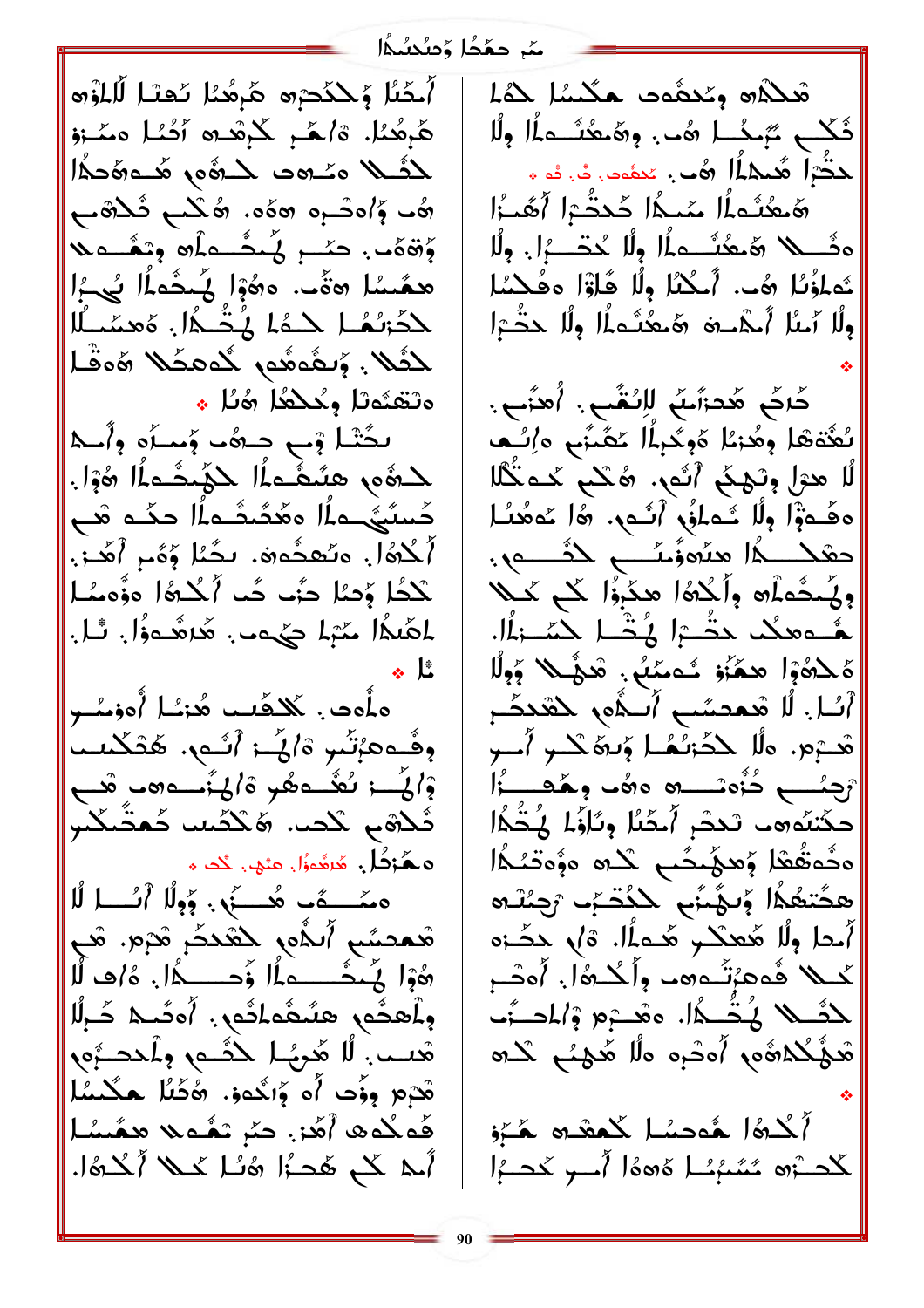مَّرِ حَمَّحًا وَدِيُدِيُنَاْ

تَحْتَـٰٓ ۖ إِنَّـٰٓ هَٰٓ ۚ أَدَهُّ مَٰٓ هُمَا ۚ إِنَّمَٰٓ وَلَ وَمِعَنَا وِهَبَمُا هُوفَنِتُوهِ أَهْزِ. وأَحدَّىُـا وحَمعَنَـا هُصَّ حَملاً أَوْحُـا تَّەەْ رُحِنُسُ. حَقَّلُكُمْ أُهزَّىبُ ۖ. كُـُـه وأَلَّكْمَا وتَنْتَم أَمْرِ رُحِنْتُه ٱلَّا وَمِنْعَ تَكْمَمُكُلًّا وِتَحْثَرِ أُمِرٍ رُحِمُتُهِ وِأَكْلَاهَا. هُدوَّ بِهِ أُوصُّهُ رَجِئْتُهِ ۖ وَيُدووُّنُوهِ ۖ تىھەۋە ككىسى. خُكْسُس، ەَيگْسىھ للهُنفُهٱه لْمَلْهُنمُا وِلَمْدِقُ كَنْلا فُوهُنُـا مِمْتُبٍ هُوِكَذَّ ٗا هُنُّـا. ەَھئىمَىتّـــو أَهْمِئَاسَّـــى كَــْـــووُو بُمِدُهِ الْمَلْكُمُ الْمُحَمَّلُ أَهْبِ: ﴿ مَعْنُــواْ وِلَّا حِذَّــْ إِ يُحِكْد هُم يُحْشَمُلْل. هُده هُ٥. أُمر َّوْحِنُّعٌ مُّاؤًا ۚ إِلَىٰ نَهُ كُلُوا أُمِنٍ لَمُحَدَّدُاً ا وْالْمُدَهَكُمْ لَكْيْ لْمَقَا كْعَكِ وَضُلُكُلْ. هِ وَوْا لِمُحْـذَاْ لَمْشَـنِاْ أَــرِ رُهِـتْنَـا وهعها كمللا فُلْسُم فَنُعُا هَ لَاهُنُـمِ ۚ وَٱضَبَـٰى كَسَـٰهَ لَـٰـهُ مِ لَمُحْـٰـٰهِ أَا وَجْحَكَــبِ. فَـٰـٰهُۥ ا هِ مُحْمِضُـا هْدِهُ مِ حَدَّمَتَ وِلًا هَ كَحْدِ حَلُّوْضُلَّا وِيَٰىثُـــداُ ا ماْ اوْوَّە خَـعتَـنْـْـــــــەْ. ەھۇئىسىمە وھۇئىسىم. وِقُومُ تَنْدُومِ وِهُٰٓنَا ۚ عَمَّنَ ۖ إِنَّـٰهِ ۖ وَ لًا هَٰٓ;َنَیٖ. شَوُْلاً وَٖهگَننُا نُمنّهُو هُكُمُ كُمُعَكِّدُوهُ وأَهْدِ. هُنْأَ هُهِ يَ مِنْ عَصْدَهِ وَأَحْدَهُ إِنَّ وَلَيْ

وَلَا هُعِمَّىتٌ وَحَكْبٌ أَكْسُرَهُ ا تْݣُمْتّْهُدْ وَتْحَدّْمِ قْدْرُهِ. فْ. وِهُوَّتْتَقْدَا. ـأُەدكْنُا بْيِ أَلم كَــحْ دَهْمُسُــا لِّهَا أَكْتَفَا. كُمْ وَسِبٌ هُفَقَيْبٌ وِلْكُلُّهُ لَا شَرْمِ أُسِرٍ وِهْمٍ نُعْمًى ِ. ٱلْأَ سَمَكَ هُبِ أَكْدُهُ أَهُ . هَوَ الله<br>وَثَلاهِ سَمَكِ هُم يَحْدَمُاه وَاحْدَهُ ا ىغَدَبُ. شَرُْبُ اللَّهُ وَاللَّهُ عَلَيْهِ أَهَدٍ. حَهُنغُمْلُو بْمِ وِأَخْذَا أَحَدُّ شَبْع وَّاسِكُ مِنْ شُدَمَاهِ وَكُسب لَّا هِهَٰا هِ أَمِيكُلْ: أ. وِهُوَ مَدْمَانَ مِّينَ \* \* تَعِيثُهُ وَلَمَّكُمْ إِسَّا كُمْهُ هُوَا. وهُو هُم وَجْعَب حقُومٍ حثَّرًا هُتْمًا. هُه تُعكِّم حَرْهُا كَمُدْهُدِهِ وِهُــَٰٓى تْكُمْلًا مْلَكْمْمُلْ. وِقَتّْدَفّْمَقْتَلَ أَنْ هُ م هُبْبِ لِمُثَلا فُوحْسُنَا هُوَحُمْنَا كُلُّه ۖ لَمُحَـَّمأَا ۚ وقْعِ لِكَـٰلا ۚ هُرْجِئْنُـا يُحُل لَاههُمْهُهُمْ \*\* مّم: هُم أَحُدّهَ أَا أَمُّومُه هَا هَكَلْ فَلَا اللَّهُ عَلَيْهِ هأهَدَ. أَسِ أَوْحُلَ رَبَّهَ أَلا اللَّهُ هَجَدَلَا هَجِزًا. لَا هَٰىدَا هُـاوَّا. هُكَىُـا مِبَّى أَخْتَا حَثَتَهَا أَحكَبِ ∞هَبٍ. ۞لَكَءُلًا هِهَٰدَكُم ههُم هُدْءُ! وضُمُّدَا هُم لْمَسْلًا ﴾ لَا مُدَكَّسٍ 20 مَسْ قَسَاؤُا هُستُنْـــا. هَنُيْـــه هُوْا هِنُـمُنَــَــع لأزمعكوهم وألحاهان واف هُلْحَفُلًا أُهْبَى مُدهَ هُمَّهُ : وَأَهَد: يَكْلُمُ أَمَّلُونَ يُحشَّحلُه وأَحْدَهُ!. لَا هُدِجًا وِإِنَّـم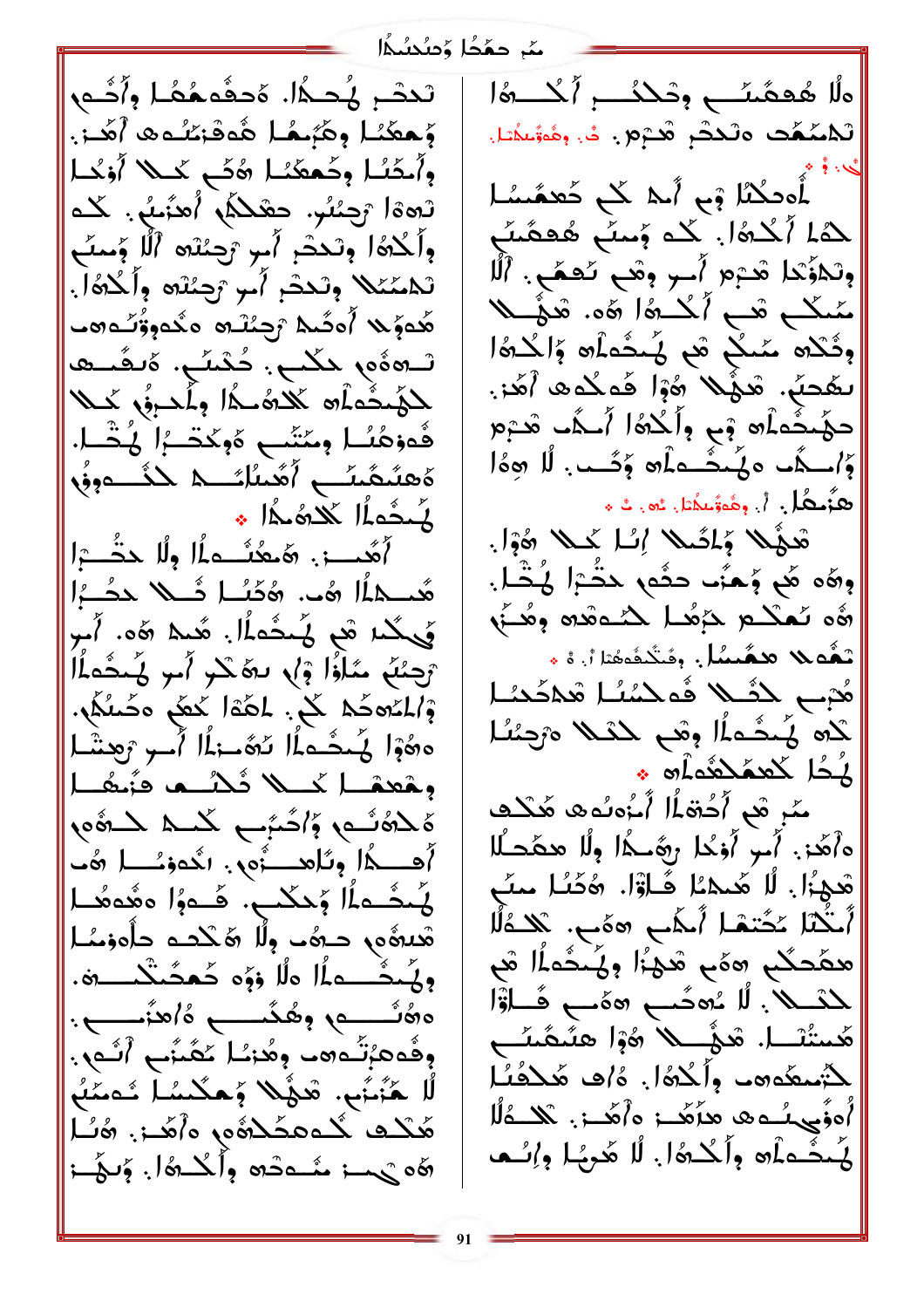مَّرِ حَمَّحُا وَدِيُدِيُنَاْ

ەْݣُاخْسە ۋى لْمُسْكُوف يْمَشْدَاْ. مْنَاسِكْ لِمَسْتَمَاظِكَةٍ مِنْ الْمَسْتَمَاسَةِ وصكْفهْلا بْمُسْتُمْ بِمَشْكَلِ مِمْكَنْتُمْ مِنْ مَسْتَدْمِينَ حَثَّةِا ۖ لَهُنَّا أُسو رُحِبُنَـهِ ۚ وَبَدْهَـٰهِم هَدُه وَّدًا مِكْبُـمًا دَّبِثُم، أَمَّـ • فاحفيها ومحتسا الطفاعية ِ خَنۡکَمَـٰا ہٖٓب ممُـٰاہُ۞ قَنَـٰہِ شَی أُەؤْھلْـــــــــو لَّالــهُـُـــــەجَّـــ شَـــــجُو وكمكعب أحمقت خلافك فوجَّــزه كَعْسَاءُهِ، حَسَّـدَمَنْهُ ۞هِ وَٱلْمُخَسَّـد هُزهُـده. أَســمْ هِهُ أَهِب حَكَـٰبِلَٰا وَٚابِهُنُجُنّا بِجُبَا وهُكِفُنَا خَرَبُجْـا ممْعنْم ومْدِمْزَا نُبْي: منْدمَنْت وِهُم هُوزُمِنًا هِبُمِيكَا وهُنَاتِي ۖ خُـَ; ەھْلەُلا. ەجْب شَيْم رُيڠُى ھەر هِ مِعْدَمِعَبِ لَا كُلْهَا أَهْلَٰهِ كُلُّهُمْ ؤْمِنُنَا وَهُمُوهُنَا قَزُّهِ هَنْ كُنْتَ لِ**ـُمُـاهُ لاَ كَجُوَنَجُـا ۖ كُحِجُـْ أَ مُـُـا** وْأَسُلَ هَنُسِي أَسُّمٍ. وَجُلُجُوْ وَرُهِسُمْ هَرُبُكُمْ هُعْدْ حَكْتُرُهُ لَمْ أُجْرًا مَكْبُرُوه أَنَّــَمٍ. هَوْنَــُم كَــْمِ أَـعَـمْكَســَ مْــَمِ ؤْەمُــا وِهُەوهُــا ىـثىـــە كـــۇەر لأَتَعَنُّكُم مَثَّلٍ مَثْنٍ فَإِذْ الْمَشَرِينَ مَنْ الْمَسْرَدِينَ مِنْ الْمَسْرَدِينَ مِنْ الْمَ حَرْهُــا حَمَّــەقرُه هـ. وصَّــ كَحَسَــه لمَكْتَنَا مِبْنِيْدًا مِمْجَنِّبٍ وَهُ هَكُلُوه وِهُـنِّي خُجِئُـهِـهُٰڋًا وُٓءهُوءُۭتُـا وَثَوْمَنَّهُمْ مَعَمَّعُمْ وَوَٰٓا لِلْمُؤْوِرِ. وَكُبِرِ ٱلمِدَّدَّـــــــوه ۖ ــــدَّمَـــدَ ﴾ \_\_\_زُوۡــدَٰلَ حَمِّصَــدَ

فُوهرُتُـــــوهــ وفُوهرُتُـــــوهــ لُّا \* فَالْمَ مِنْ مِنْ مِنْكُمْ وَالْمَجْمَعَةِ مِنْ مِنْ مَنْ مَجْمَعَةِ مِنْ مِنْ مَجْمَعَةِ مِنْ مِ هَيْمٌ لَمُحْمَلًا ءُهجًا كُمْ مَمْلًا ەئدوۇنا خۇدىخىۋە ، فى ئىنگە وأَكْتُوا تْــْ169 كْــْلَا خَرْنُـْمَـا. هُــو كْمِهْ قَدْمٍ وَعُقَّمَ حَكْمُ مِنْ كَلَامُوْا هَكْسُا فَوكُوهِ أَهُنَّ. وِثُلا مْتِرْم هوَا إِنَّا مَيْنًا خَعِفْسًا وَهِنْتِيْلًا ِي<br>لِّكُ . وِقَتَّدَفُوهُمْا . وُ . سُي م دَاهَيْكُمْ هُزَمُهُ وَدَرٍ هُدَوِّي كَمِلاً رُوهُما وِتِعُومِهِ. وِتَكَنَّقُوا هُو هُهُنَا. وُمِنًا أُقْمَـٰهُ لِكَلِّدِيُّا أهَّـــز. هُـْزِـــــع أهَّــــدْت وتَـعـــزُه ت لِحَقُّهِ لِمَسْلًا وِأَكْلَاهُ لِ. وُهِمْهِ وَأَكْلَاهُ ا ألمئا حكّم مكمئا كم ألمئا حكم ەَھكْبِوُّا ۖ ۖ كَـٰهُ ۚ اُشَمَلُه وَهنَّھنُنَا. ھُوۡۤا کُےۡـُـمَاۡا ہِھُنَـا مَّنَــٰلَا نَہُــٰٓہَ لْخَدُووُنِّي هُجِبْ يُجُووُنُوهِ = فُرْكُنِّي لمَفْلَةَمِ لَمَعْتَمُا مِمْنُصًا شَهْلًا لْمُتَكَّا هَاوْها وِتْكَلِيْقَى حَدَّثَتُهُ . ة)، أقسم حدَّے، مَوْسِمْ حصٍّ صُعبِ لَا لِمُعَهُمٍ هَهُمتَكُمْلِ. مُرَجِّد وِمْاهِ وَمِنْ مَكْسُلٌ وِيُخُمُّا وَوِحْدَةِكُمُّا. هأسو أبهلمًا منعنًى أا حكم هْشُره صَٰٓٓٓٓ صَٰٓعَآا ۖ وَ مُعَنَّصَٰٓ ۖ وَ مَعَ مَعَصَ ەأۇبجە چېڭگەھەب ەكھەم للاقىم هْلِتُلاَدُهِ. حثْخُـل هُعْـل هزُّوحـو كَهْلُرُه. ٥أمو تَعَكُّمْ لَكُمكَلا وْأَهْدَ. ة/ولَمو حققه المحرَّب وأبسطاً الأوقَعـــد الم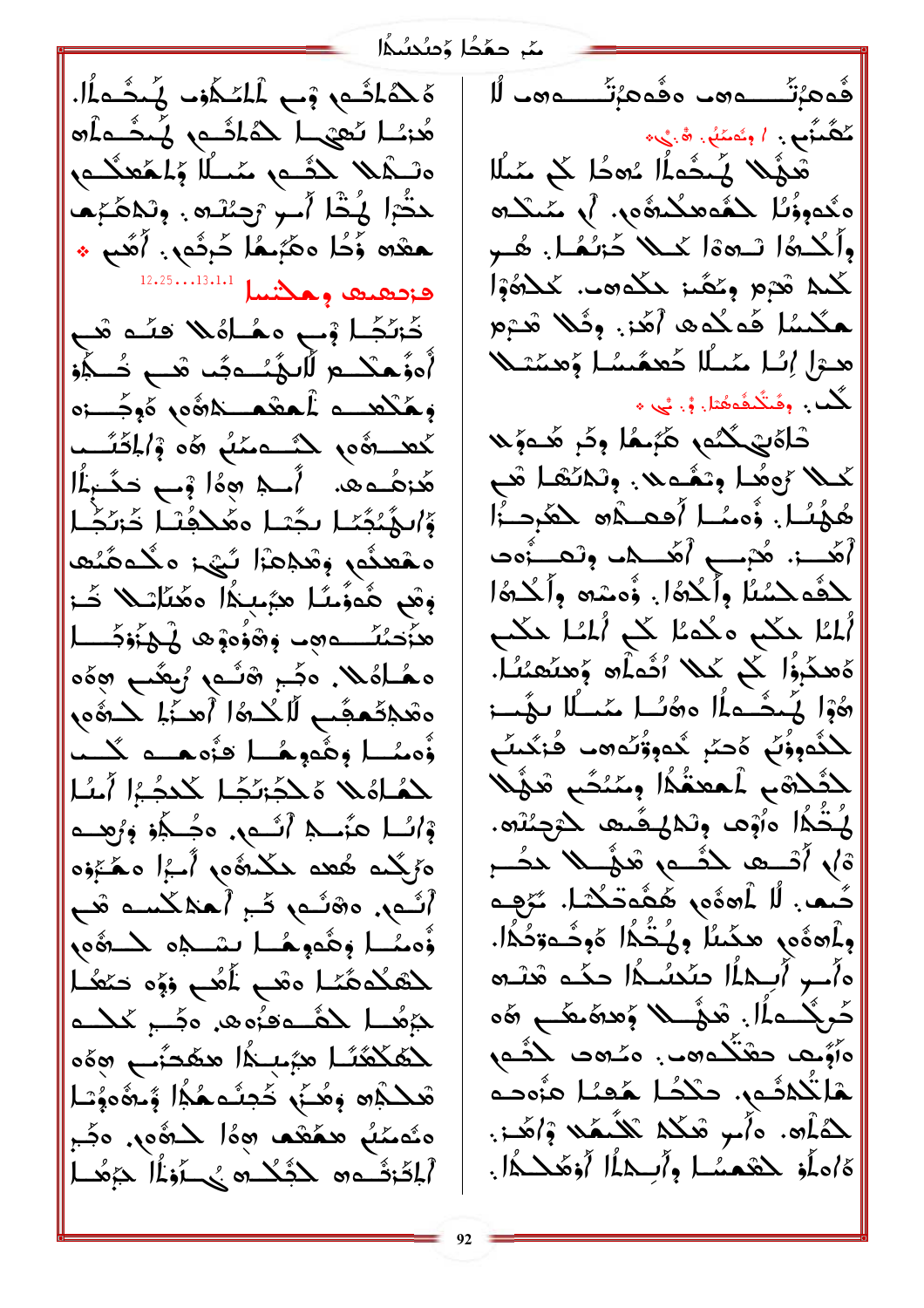<u>ﯩ</u>ﻨﻰ ﺟﯩﻘﺠﺎ ﯞﻩﺋﻜﯩﺌﯩﮕﺎ

قْدْبِهْمَا. حُصْمِ وَّسُا كْهِكْتْشَا. مُثْهَد لَمْسِعُلِ لِكَفَّةِلِ هُ كُدْمُلُّا وهُزم كَدهةُت همَّسُا وْالْمَا هِمْكُمْ خَاوْجُا هرْجَٰنُاسُكَ. هَاهُـت دَّسْهَ | مَوْضًا مَاسَّد مَّتَمَّا همُسُلْ وْالْمَالْ هَاهُـبْ هَاسْكُـمْ كَعْعَتْنُـلْ. أَهْـلْ مَّاتُّبِ هَدِرْهَ حَفَصَّىً وَزَعْعَدَكَبٍ م ئىكە ئۇنى ئىگەن. حعُلًا . وهُوهُنْا دىّكىئىگا مىلْلُە لاھْلَى. كَمْ خُكْمَ رەۋا. كىلىئەھُــا وزُوو ەوزىــىْ، كَــر كَعْمَا تَتَعْمَا. عَذُلَ ءَاهِذَا كَلَهِ. ححُدٌه مَمُسُّلٍ. أَهُل كُم حُـ;لمِبٍ. مْبِي أَنْتُمِ شَمْلَ. أَهُـَ كُـ هُ هُـعُنُـه أَصب أَسْتَدْهِبِ أَبِّكْلًا. آيكب كَمْكْفُلْ تَهةا كَتْتَ أَحْتُلَا وِرُجِئْهَابِ وَهُ هُ لْحُولُهُمَانَ حَدٍّ. حَدٍّ الْمُعْجَبِينَ hero أهلا وتُسعْدا هكَا كَصْبٌ هصَّــعا هُتسمُمُّال هَ حُفُوه مُلَّصُبٍ حَعْكُمْ هُدهُده مُهد اُنْقِدُاً! \* وتعفُـــــمر هعكـــــ مُكْتــــتْر وهُا كَـالمَةُهُلَمَا. وَيُحِبُّوهُ مُنْـوَدُهُ ۖ حَـوُوهُ هُ لِكَمِيْهِ شَيْعًا أَتَعْفَلُهُ \* هُا مِنْدِسُـدًا هُزِجَـدِ حَـدُلُمْ حَـد أُهوِّسُـٰهُا. هَـُـٰهُ هُــزبِ أُهنُـا أَحــُرا لَّاهكُر مْمِ هُـثَنفُكُمَّا \* مسأب وقعملهفا هُنَّنْاتُ؟ قب دَّتمُكُل. إنْــدهكُل ووّْسعْط الْحُـدســ دُه عَعُا وضًا يُنْشُرُا ﴾

انْكِرْ مِسْخَماً أَحْمَد لِمَجْرَأً مَّى مَنْزَهَا مُثَّوْمَةٍ الْإِسْلَامِينِ وَوَا ىجَىْا قَيْحاًا وَْحَمْدُه هَا ذَخْرَهُوهُـا. هُنَا وُجَّى هِ وَا حَكِجِزًا مَقَيْعًا ؤَاـــــكُوهِــ هِوَا أَبِدُوكُوُــــوهِ معكمقة مشرثة اؤم اتكمه هَ هَـٰٓزُا هِهَٰا أَبِّدُوفَهُـِـوهِ لِلْمُلَوُلا هَ حَجَّرَتَجَّــا مَجْتَــا مِهْلِ وَتَعْمَـَـــــلا قْتِيرُومْ هَكْجُلْ وُلِكُنُوا. هُـأَمْ هُوَا بْمِ ݣُەعجُلاھُی ھُو ھُلْل مُنْگُلُ خُزِهُهِ مُسْسَلِ وِهْدَأَوْيَ مِنْ حَقْدِ مِ تَكْسَدِمُدِهِ مُدَيْسَةً وَرُجْسَةً مِهْدًا وَسَكُمْعَيْنَـــدِهِ بَ ٱلْجُدْوَيُّــدَّةَ هُـــم هَٰىعُنُم}ْا. ٱهْاهُلا بْى هَٰه بْمَاعْبُ فَمكْــهِ مْ أَلِمِكْــهِ وَهُ اخْوَمِنْــا وِهُدوِهُا دِمُز شَدِّي وْأَهُدْ أَو وُهِـلَا ثُلا نَجِكُم هِجُلاهُم تُعمُّدُ احْتُو ؤُ/جْبِ لَا هَٰـزُرُ أَجِدْبِكُمْ ذَكْرِ وَجُكْـرُهِ دَّائــما الله عَــا اللَّــــٰ الله كَعدَعُعْـــه أُدْفِعُكُمْ لَأُسْخُلًا وَهُٰذَٰـًا. دَهُكُـَـا أسرْه وهُنْـا هكسو مأهةا هغّـا ولًا غُسْرًا هَعجُمَا جَرْهُا كُلُجِئًا وَجُرَه حَمُّدَجُّا بِكَيْلا حَكْدُوبِ كَعِجْتُنَا منْتُمُوجُا وَهُدِيْتِهِ وَوَٰهُا وَجُدًا وَهُنُد تلْمُـــو دُّلْـــبْرَه. وَجُـــــــر منــــــرُّا ٱللْإِهْقَٰيُ وَهُ هُو ٱللَّهُ وَالَّهُ ٱلْمُؤَهَّدَ: ەھكە خئەلجۇشە ۋەدىئا م ومَمْرٍ حَقَحًا وَأَوْحَدًا وَرُوهُا ﴾ كَتَلَا حنّحنُدُا